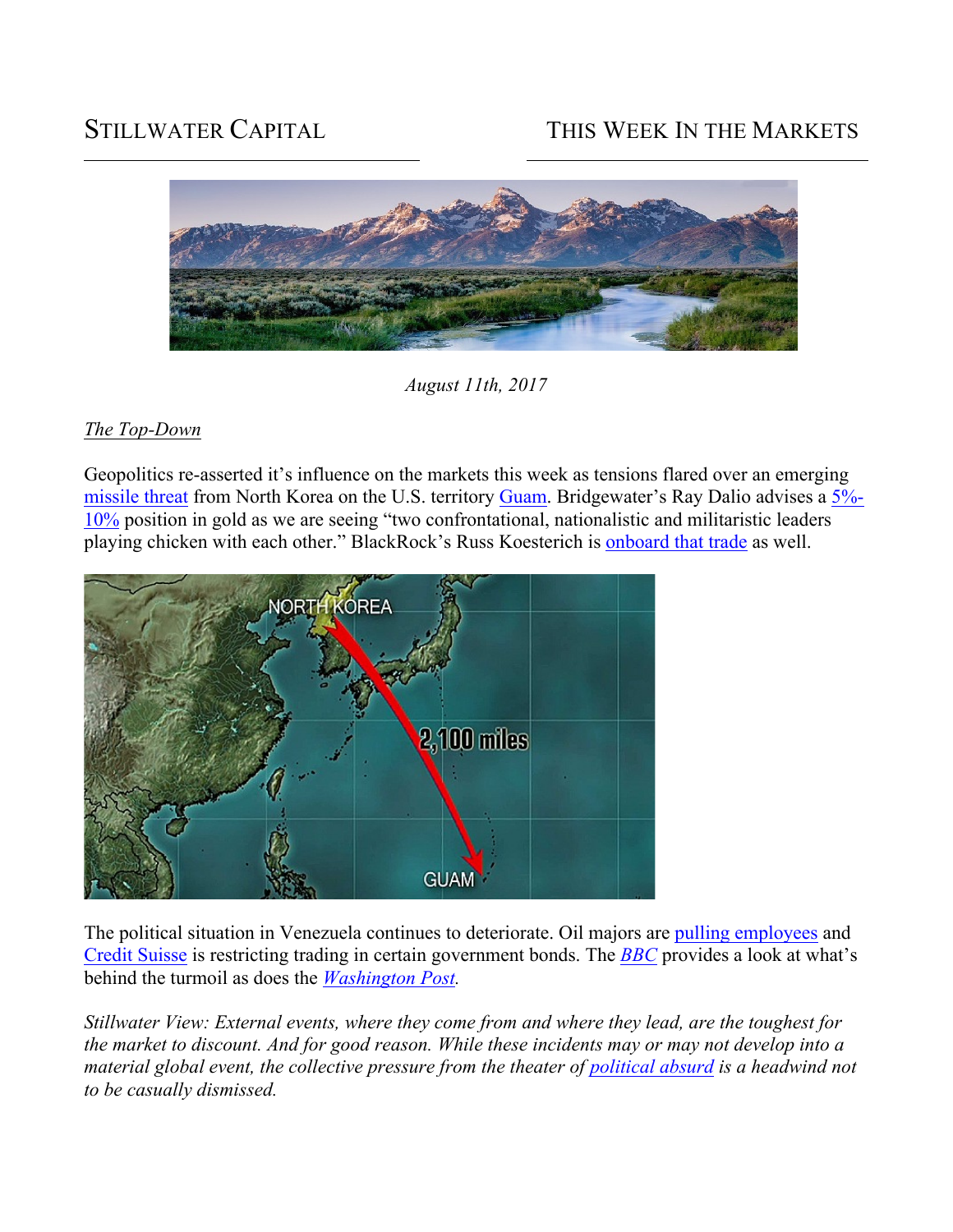DoubleLine's Jeffrey Gundlach made an appearance on *CNBC* to explain his long volatility call that made headlines last week. Gundlach doesn't need a huge correction to make this position work. With volatility so low, only a modest correction of 5% in the S&P will make his trade very profitable, which it most likely already is given the VIX spike and equity selloff that started on Wednesday.



*Stillwater View: The Stillwater Hedged Equity strategy has short positions in the S&P 500 (SPY) and large cap technology via the Russell 1,000 growth ETF (IWF). It currently holds individual short positions in Disney, IBM, and Wells Fargo, among others.*

## *The Bottom-Up*

Disney had a tough week when it reported less than stellar earnings. The continued plunge in profits at ESPN and the decision to pull content from Netflix and go it alone are proving to be strong headwinds for the company.

It's been two weeks since Wells Fargo's challenges were last mentioned here. Since then the company was forced to confess that even more fake accounts may have been created by employees. The sell-side didn't take kindly to the news, with Piper Jaffray responding, "here we go again".

*Stillwater View: As previously disclosed, the firm holds short positons in both DIS and WFC.* 

If technology is indeed in some form of bubble, then the 2017 IPO's of Snap Inc. will have a chapter in the historical recounting.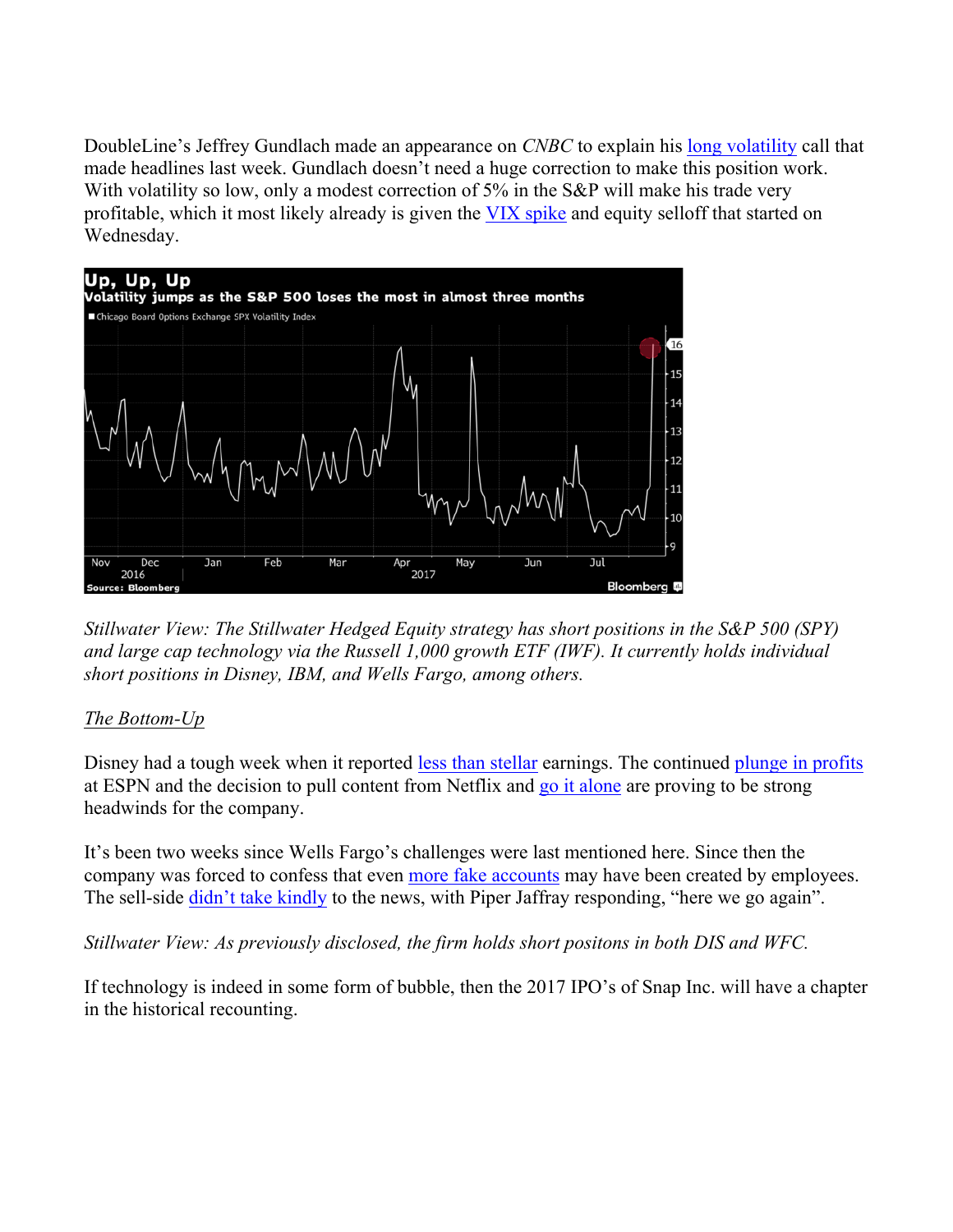

The company came to market with an unorthodox capital structure where the shares issued had no voting rights. None whatsoever. Corporate governance watchers called it out as an egregious breach of common sense. On Thursday, the company missed analyst's growth expectations. Just prior to the public offering NYU finance professor and Wall Street's dean of valuation, Aswath Damodaran, provided his opinion of Snap's business model and company's worth.

*Stillwater View: Credit goes to Mr. Damodaran for his call that the shares should be valued at \$11.00. SNAP opened this morning at \$12.28, down 60% from a \$30 post-IPO high. Great work and a good reminder that there is indeed a difference between value and price.* 

## *Up and Down Wall Street*

ADP's CEO Carlos Rodrigues unleashed on Pershing Square's CEO Bill Ackman saying he was acting like a "spoiled brat" who wasn't ready for a mid-term exam.

J.P Morgan's Jamie Dimon made an appearance on *CNBC* to discuss the state of the country as well as the secrets to him achieving a fulfilling life, "family first, country second, and J.P. Morgan literally last."

Like the **Swallows to Capistrano**, Wall Street professionals have once again embarked on their annual pilgrimage in search of stable employment, better compensation and greater career satisfaction. The news from Pine River isn't inspiring. Europe's largest alternative asset manager, Man Group, highlighted the tough reality in the firm's most recent earnings report. Management fees have compressed 30% in a less than three years. And assets are flowing from active to passive at a breakneck pace. *Bloomberg's* Mark Gilbert reports the news in "Devouring Capitalism."

*Man Group's net management fee margin.*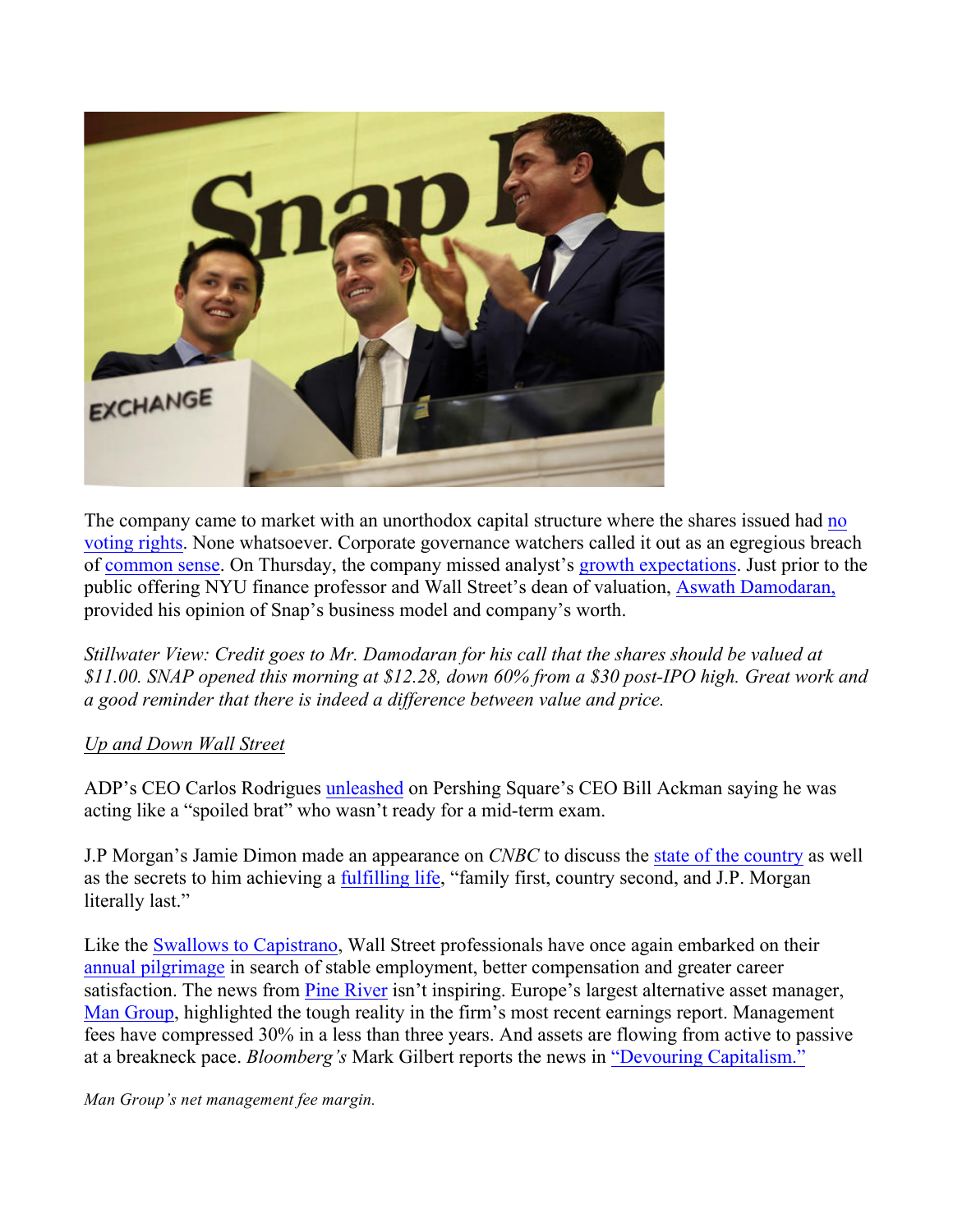

*Net flows into U.S. based passively managed funds out of active in the first half of each year.* 



*Stillwater View: Pay as little as necessary for broad market exposure, reserving dry powder for managers that can consistently outperform and alternatives strategies that can zig when the market zags.* 

## *Diversions*

The PGA Championship is once again up for grabs as the final golf major of the year takes place at Quail Hollow in North Carolina. Ernie Els and Phil Mickelson are sharing a milestone as each is playing in his  $100<sup>th</sup>$ .

A truly bizarre real estate tale emerged this week when the *San Francisco Chronicle* reported that a San Jose couple acquired the streets and sidewalks of the exclusive Presidio Terrace from the area's homeowners association that had failed to pay the property tax bill on time. The annual assessment was less than \$14. Former San Francisco Mayor and current U.S. Senator Dianne Feinstein sold her home there in 2014. Her handing out full sized Snicker bars on Halloween was the stuff of legend for every ten-year-old Bay Area kid.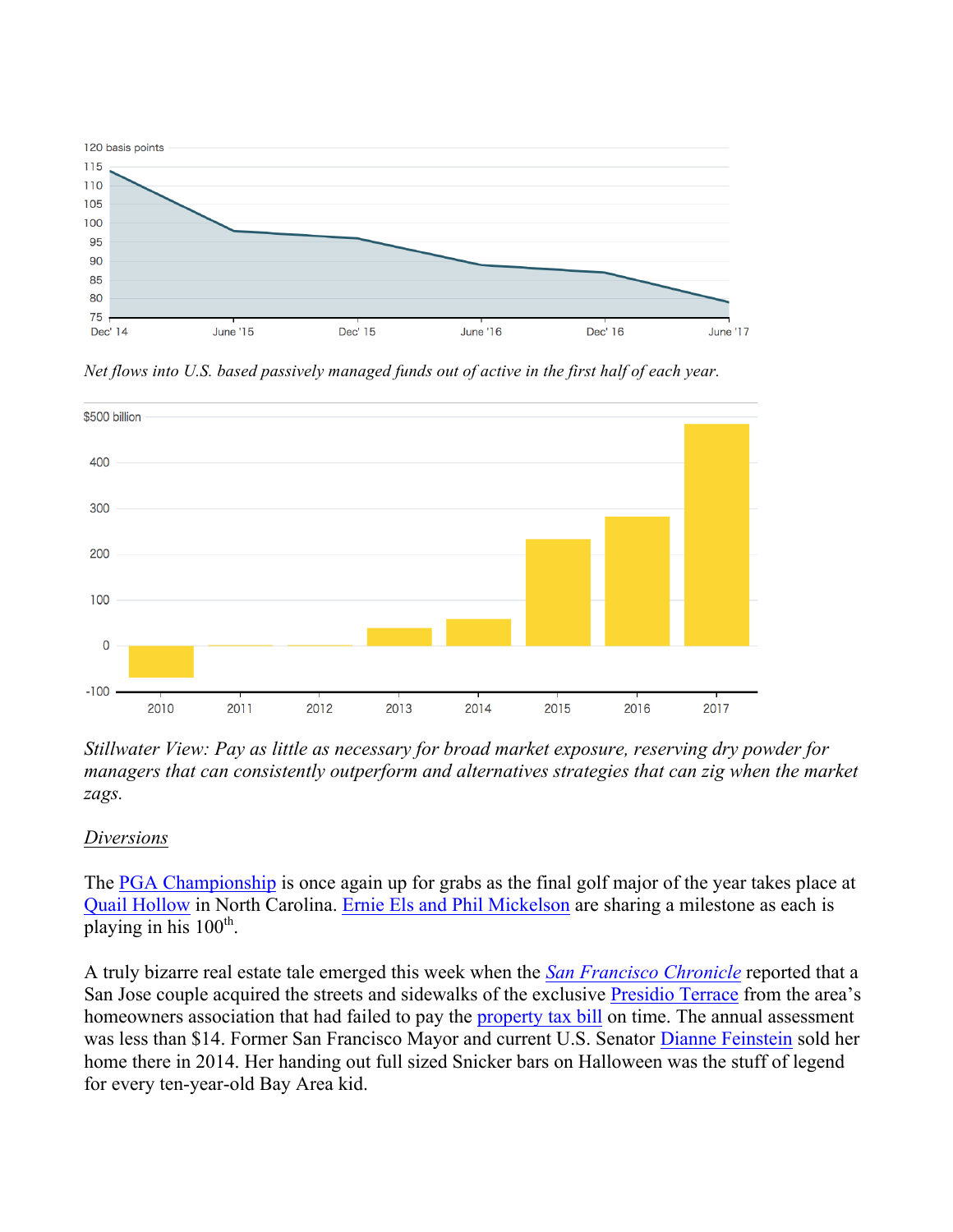

Notes and follow-up from previous *Diversions*.

The Chronicle provides further photo proof of the wealthy and well connected taking over Black Rock Desert. The fact that Eric Schmidt was the only CEO candidate to go to Burning Man gave him the edge in getting the top job at Google. That turned out to be money well spent. Carbon Beach in Malibu has some competition for the moniker Billionaires Beach.